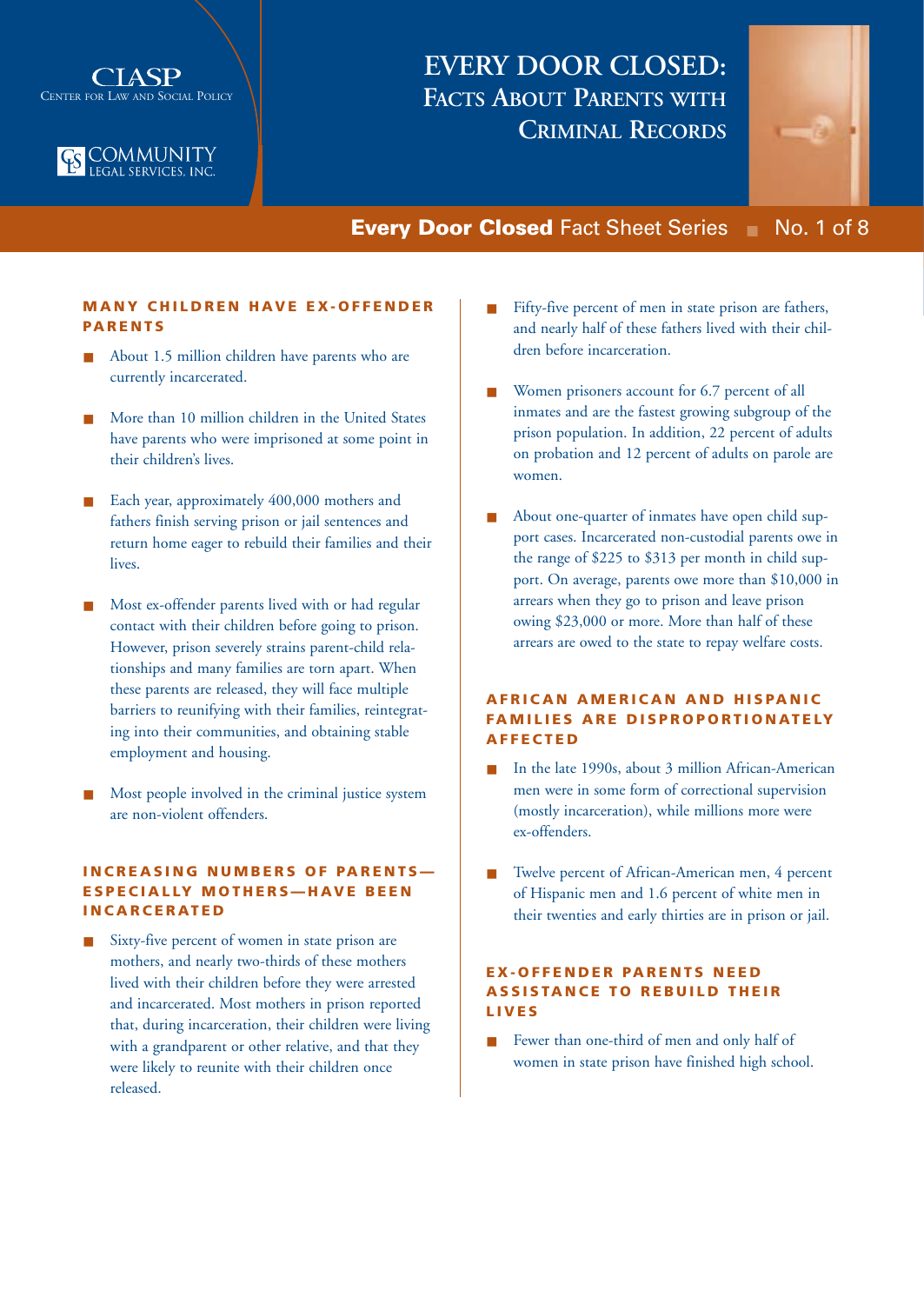- In one study of ex-offenders, 94 percent wanted help with getting food or clothes, 89 percent wanted help with employment, 87 percent wanted help with child support, and 50 percent wanted help with housing. Virtually all ex-offender parents wanted help with their relationships with the other parent of their children, as well as help with budgeting and money management.
- Employers are less willing to hire ex-offenders than almost any other category of job applicants. In a recent survey, over 60 percent of employers said they probably would not hire an applicant with a criminal record. Another study found that having a crimi-

nal record led to a 50 percent reduction in employment opportunities for white applicants and a 64 percent reduction for African-American applicants.

This fact sheet is adapted from "Introduction" by Amy E. Hirsch in *Every Door Closed: Barriers Facing Parents With Criminal Records* by Amy E. Hirsch, Sharon M. Dietrich, Rue Landau, Peter D. Schneider, Irv Ackelsberg, Judith Bernstein-Baker, and Joseph Hohenstein. Jointly published by the Center for Law and Social Policy and Community Legal Services, Inc., of Philadelphia, *Every Door Closed* and this series of fact sheets have been made possible by grants from the Charles Stewart Mott Foundation.

## **EVERY DOOR CLOSED: FACTS ABOUT PARENTS WITH CRIMINAL RECORDS**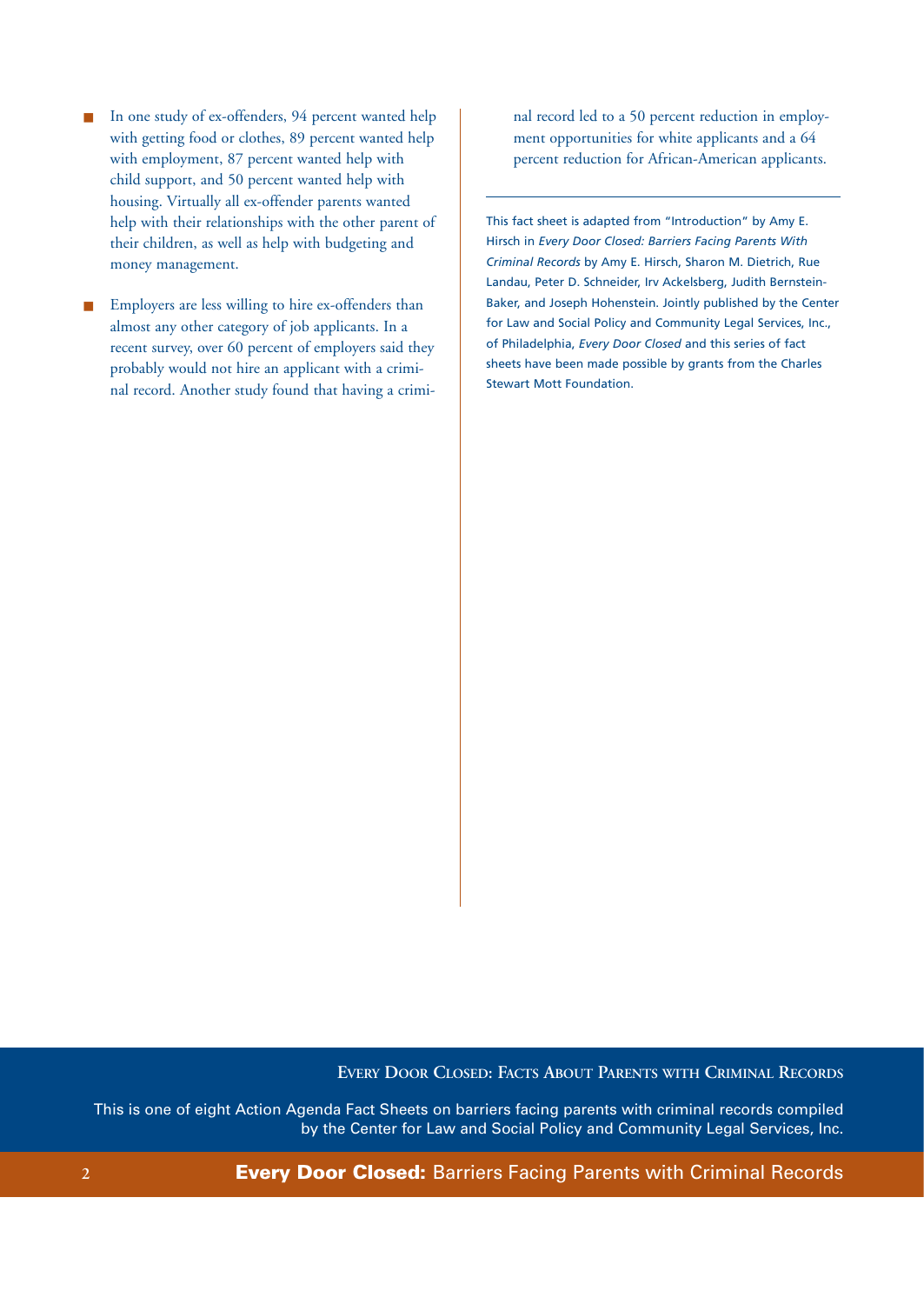



## **BARRED FROM JOBS: EX-OFFENDERS THWARTED IN ATTEMPTS TO EARN A LIVING**



**Every Door Closed** Fact Sheet Series ■ No. 2 of 8

## **THE PROBLEM**

- Parents with criminal records need jobs to support their families and to re-enter mainstream society. However ex-offenders' criminal records typically create an employment barrier for the rest of their lives, even for jobs that are unrelated to their past criminal activity.
- Employment is key to rehabilitation. Jobs help exoffenders turn away from a life of crime or underground employment.
- Many parents with criminal records, particularly those with recent periods of incarceration, lack a high school diploma, have no significant recent work history, and lack other skills and credentials necessary to compete successfully for jobs.
- Unless they can find work, parents re-entering the community after incarceration will not be able to find housing or reunite with their children.
- Parents with criminal records are often unaware of their legal rights if denied employment due to a criminal record.

## **THE SOLUTION: ALLOW PARENTS WITH CRIMINAL RECORDS TO WORK**

The following proposals would improve employment possibilities for ex-offenders, without undermining legitimate employer and societal concerns about security risks that ex-offenders might present.

## **Federal Action:**

Improve and publicize the federal bonding and tax credit programs to assist employers who hire individuals with criminal records.

## *Case Studies*

Rocky, who is blind, worked successfully with people with disabilities for over a decade. However, he was barred from this job when a new state law was passed because of a marijuana conviction from over 30 years ago.

\* \* \*

When Pennsylvania implemented a law excluding most categories of ex-offenders from working in facilities for care-dependent persons, Resources for Human Development (RHD), a private, non-profit social service agency, determined that 25 dedicated and trusted employees had to be removed from their jobs. The law also contributed to a labor shortage for these human services jobs, causing RHD to close a successful program in a Veterans Administration hospital.

- Increase funding for employment programs for exoffender parents, and maintain or increase flexibility in the Temporary Assistance for Needy Families (TANF) welfare block grant so that funds can be used to address employment barriers and provide education and vocational training.
- Monitor racial discrimination based on criminal records through the Equal Employment Opportunity Commission.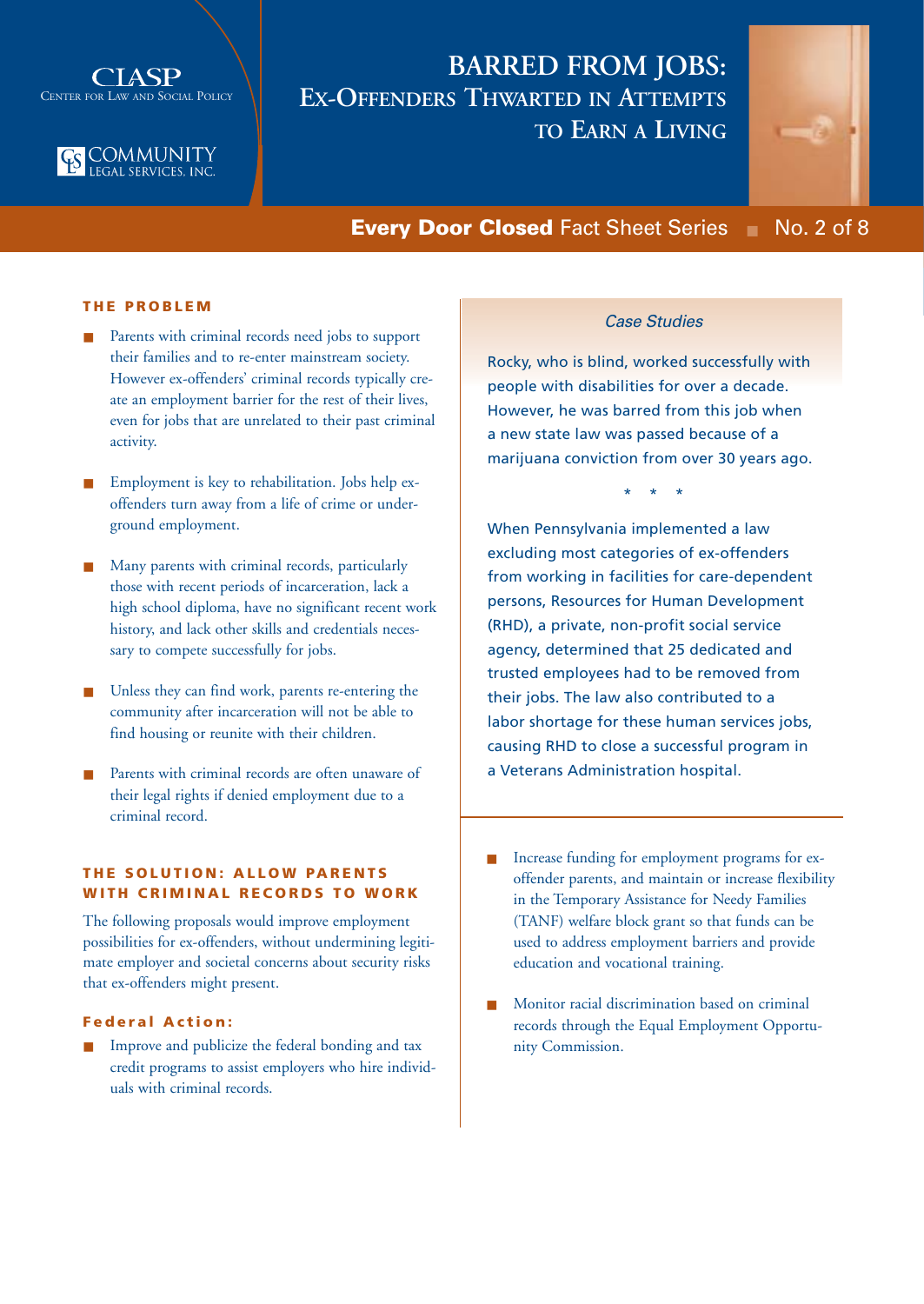### **Federal, State, or Local Action:**

- Repeal and avoid legislation creating overbroad, blanket employment prohibitions on ex-offenders that tie the hands of employers.
- Publicize and enforce existing laws limiting employer consideration of criminal records.
- Enact new laws providing that:
	- ❑ criminal records should only be considered to the extent relevant to the job for which an exoffender has applied; and
	- ❑ employers must consider the seriousness of the offense, the length of time that has passed, and the extent of the person's rehabilitation when making a hiring decision.
- Provide rehabilitated ex-offenders with opportunities to expunge offenses, seal records, obtain certificates of rehabilitation, or receive pardons.
- Government at all levels should commit increased resources to employment services, including job readiness, education, and skills training, before and after release from prison or jail, and to subsidized employment ("transitional jobs") after release.

This fact sheet is based on "Criminal Records and Employment: Ex-Offenders Thwarted in Attempts to Earn a Living for Their Families" by Sharon M. Dietrich in *Every Door Closed: Barriers Facing Parents With Criminal Records* by Amy E. Hirsch, Sharon M. Dietrich, Rue Landau, Peter D. Schneider, Irv Ackelsberg, Judith Bernstein-Baker, and Joseph Hohenstein. Jointly published by the Center for Law and Social Policy and Community Legal Services, Inc., of Philadelphia, *Every Door Closed* and this series of fact sheets have been made possible by grants from the Charles Stewart Mott Foundation.

## *Criminal Records as Barriers to Employment: Unequal Treatment from State to State*

Legal prohibitions against employment in certain occupations vary greatly from state to state:

- Some states have lifetime bans on certain types of employment; others may restrict employment for a limited number of years.
- The same conviction may result in being prohibited from an occupation in one state, require proof of rehabilitation in another state, and have no legal effect on employability in a third state.

Even if there is no law prohibiting employment, employers often refuse to hire or retain people with criminal records—or people whom they even *suspect* might have criminal records.

- Some employers deny jobs based on arrest records, even if the charges were dropped.
- Because many employers conduct routine criminal background checks, ex-offenders have great difficulty finding work, even many years after completing their sentences.

## **BARRED FROM JOBS: EX-OFFENDERS THWARTED IN ATTEMPTS TO EARN A LIVING**

This is one of eight Action Agenda Fact Sheets on barriers facing parents with criminal records compiled by the Center for Law and Social Policy and Community Legal Services, Inc.

## **2 Every Door Closed:** Barriers Facing Parents with Criminal Records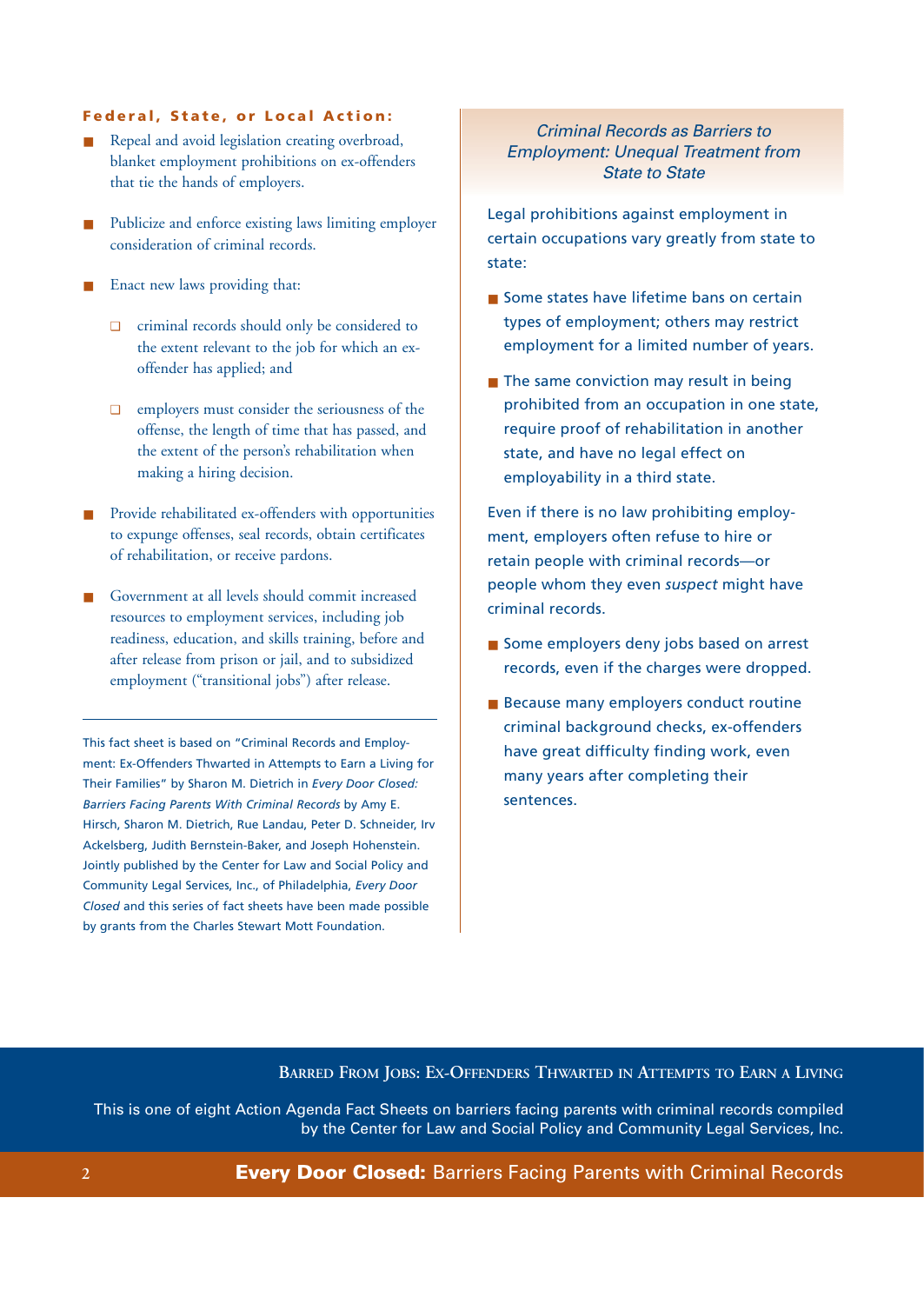



## **ONE STRIKE AND YOU'RE OUT: LOW-INCOME FAMILIES BARRED FROM HOUSING BECAUSE OF CRIMINAL RECORDS**



**Every Door Closed** Fact Sheet Series ■ No. 3 of 8

## **THE PROBLEM**

- As a result of the federal Department of Housing and Urban Development's "one strike and you're out" policy, families may be unable to rent a federally subsidized apartment if any member of the family has a criminal record. Moreover, entire families already living in subsidized housing may face eviction for the criminal behavior of any household member or guest, often without consideration of mitigating circumstances.
- Safe, decent, and affordable housing is critical to the well-being of parents and children. Parents returning to the community after incarceration will be unable to regain custody of their children if they cannot find appropriate housing.
- Lack of stable and affordable housing makes it very difficult for parents to find work and for children to concentrate in school. Access to housing can be a

### *The One-Strike Policy*

Families may be evicted for:

- the criminal behavior of a household member or quest.
- which occurs on or off the premises,
- regardless of whether or not there has been an arrest or conviction,
- without satisfying the standard of proof used for a criminal conviction,
- even if all of the criminal charges against the alleged offender are ultimately dismissed.

## *Case Studies*

Shirley and her 14-year-old daughter lost their housing because she reported her 16 year-old son's drug use to the police—in a desperate effort to get help for him.

\* \* \*

Frank was denied admission to senior citizen housing because of a 40-year-old shoplifting conviction.

key factor for ex-offender parents to make positive changes and rebuild their lives. The goals of rehabilitation and family reunification cannot be accomplished if families do not have stable housing.

### **THE SOLUTION**

The following proposals would protect the well-being of other tenants, neighbors, and landlords without the current harsh, automatic denials of housing to families who need help.

### **Federal Action:**

- Congress or the federal Department of Housing and Urban Development should amend the "one-strikeand-you're-out" policy to require Public Housing Authorities to evaluate evictions and admissions on a case-by-case basis, to look at rehabilitation and mitigating circumstances, and to weigh fully the consequences of a loss of subsidized housing for the family.
- Congress should change the U.S. Housing Act to include the tenant's knowledge, fault, or ability to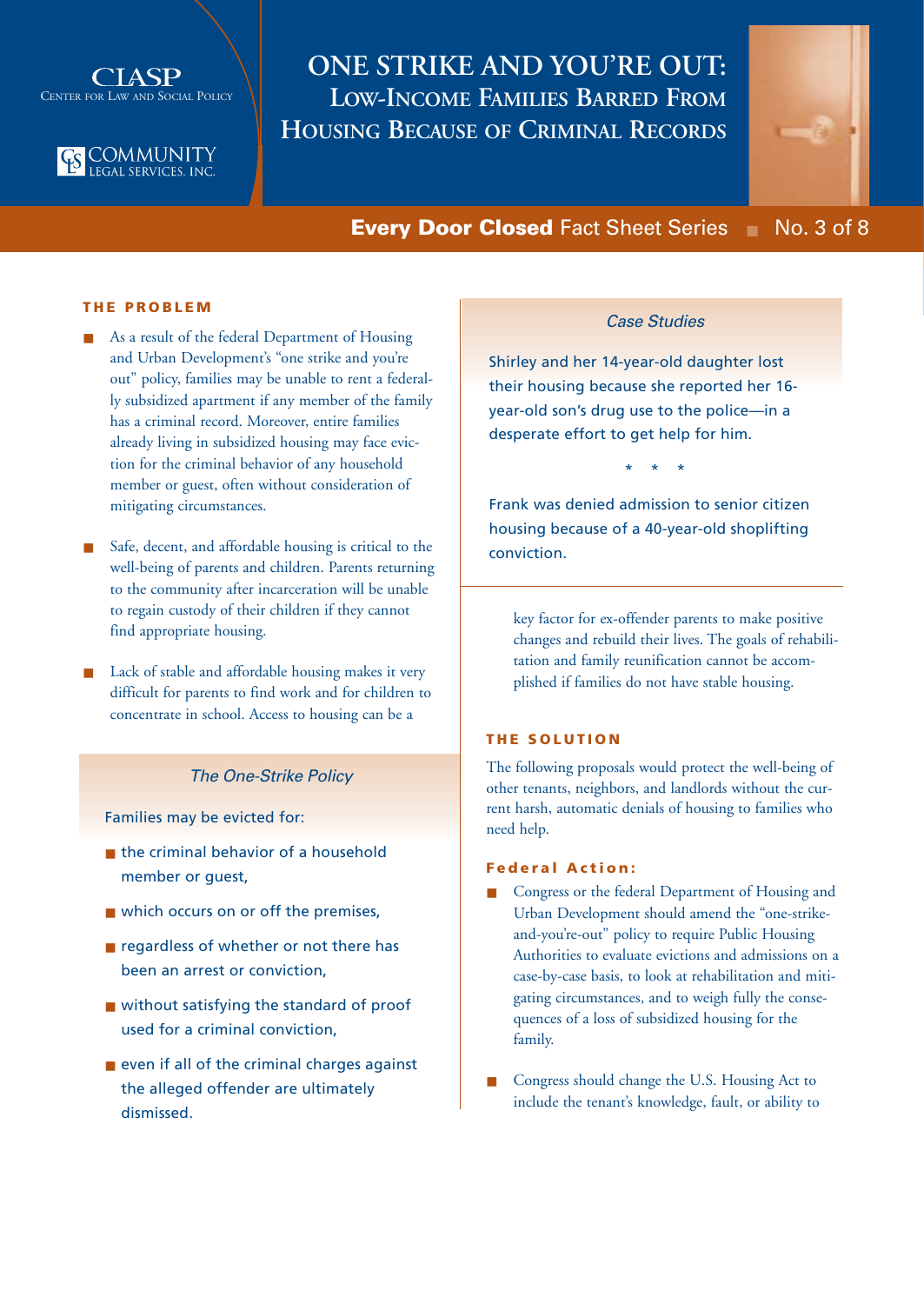foresee the problem as elements that a housing authority must establish before proceeding with an eviction. Families should not be evicted for the unforseeable criminal activity of one household member or guest.

Congress should provide funding to substantially increase the stock of affordable housing so that parents re-entering the community after incarceration can access subsidized housing.

### **State or Local Action:**

Under the current federal rules, states and localities can and should encourage their Public Housing Authorities to make case-by-case decisions, consider rehabilitation and mitigating factors, and consider the impact of loss of subsidized housing on the family.

Use the "best interests of the child" standard. For families with children, Public Housing Authorities should look to the "best interests of the children" when determining whether to grant admission to an ex-offender or to evict families based on criminal activity.

This fact sheet is based on "Criminal Records and Subsidized Housing: Families Losing the Opportunity for Decent Shelter" by Rue Landau in *Every Door Closed: Barriers Facing Parents With Criminal Records* by Amy E. Hirsch, Sharon M. Dietrich, Rue Landau, Peter D. Schneider, Irv Ackelsberg, Judith Bernstein-Baker, and Joseph Hohenstein. Jointly published by the Center for Law and Social Policy and Community Legal Services, Inc., of Philadelphia, *Every Door Closed* and this series of fact sheets have been made possible by grants from the Charles Stewart Mott Foundation.

**ONE STRIKE AND YOU'RE OUT: LOW-INCOME FAMILIES BARRED FROM HOUSING BECAUSE OF CRIMINAL RECORDS**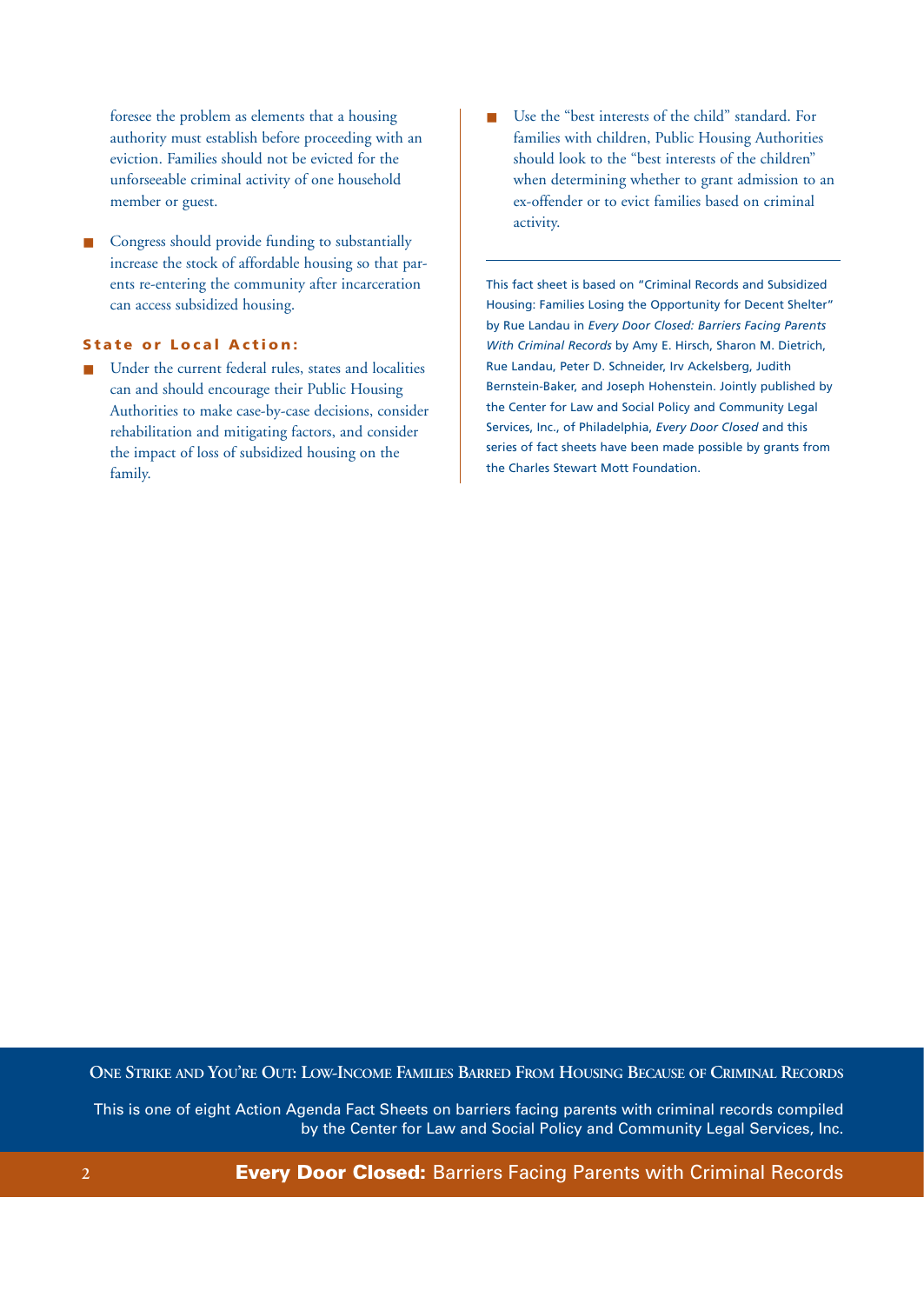



## **"I NEED TO GET EDUCATED": LIFT THE BAN ON FINANCIAL AID FOR HIGHER EDUCATION**



## **Every Door Closed** Fact Sheet Series ■ No. 4 of 8

## **THE PROBLEM**

- Under the 1998 reauthorization of the Higher Education Act of 1965, students who have prior convictions for possession or sale of controlled substances cannot obtain Pell grants or student loans. In 2001, more than 43,000 college students faced possible denials of federal student aid as a result of the ban.
- Although the ban was intended to apply solely to students already receiving federal aid when convicted, the federal Department of Education has applied the ban more broadly to students with convictions from before they went to college.
- Without Pell grants or student loans, low-income students with prior drug convictions who are trying to straighten out their lives cannot go to college.
- Low-income mothers have been particularly hard hit by the loan ban for students convicted of drug offenses. Between 1990 and 1996, the number of women convicted of felonies in state courts grew at over twice the rate of increase for men, largely as a result of the war on drugs.
- Even applicants not technically subject to the bar may be discouraged from applying for financial aid as a result of misinformation, bad advice, or wrong assumptions about how the law works.
- Although there is an exception to the ban for individuals who complete certain drug treatment programs, individuals may be unable to take advantage of this provision because of the shortage of treatment programs, especially for women with children. In addition, low-income individuals often lack the funds to pay for drug treatment, or they may not be

## *Case Study*

"I had a good job, and they closed down with no notice. I need to get educated and qualified. I want some backbone, some papers that say I completed something and I'm capable. I want to get a college degree."

*—A mother with a drug conviction*

eligible for drug treatment because they have already managed to get clean on their own.

The American Council of Education calls the ban "double punishment," which has a disparate impact on low-income people compared to more affluent students who do not need financial aid.

## **HIGHER EDUCATION IS IMPORTANT TO EX-OFFENDER PARENTS AND THEIR FAMILIES**

Access to higher education for ex-offender parents is critical for their success, their children's futures, and for society as a whole:

- **Education increases employment opportunities.** Most parents in state and federal prison (70 percent and 55 percent, respectively) lack even a high school diploma. Education increases the employment and earnings potential of low-income parents.
- **Education reduces recidivism.** Numerous studies have shown that prison education programs reduce re-arrest and re-imprisonment rates. In addition, prison education programs can assist in management of prisons by providing stability and structure by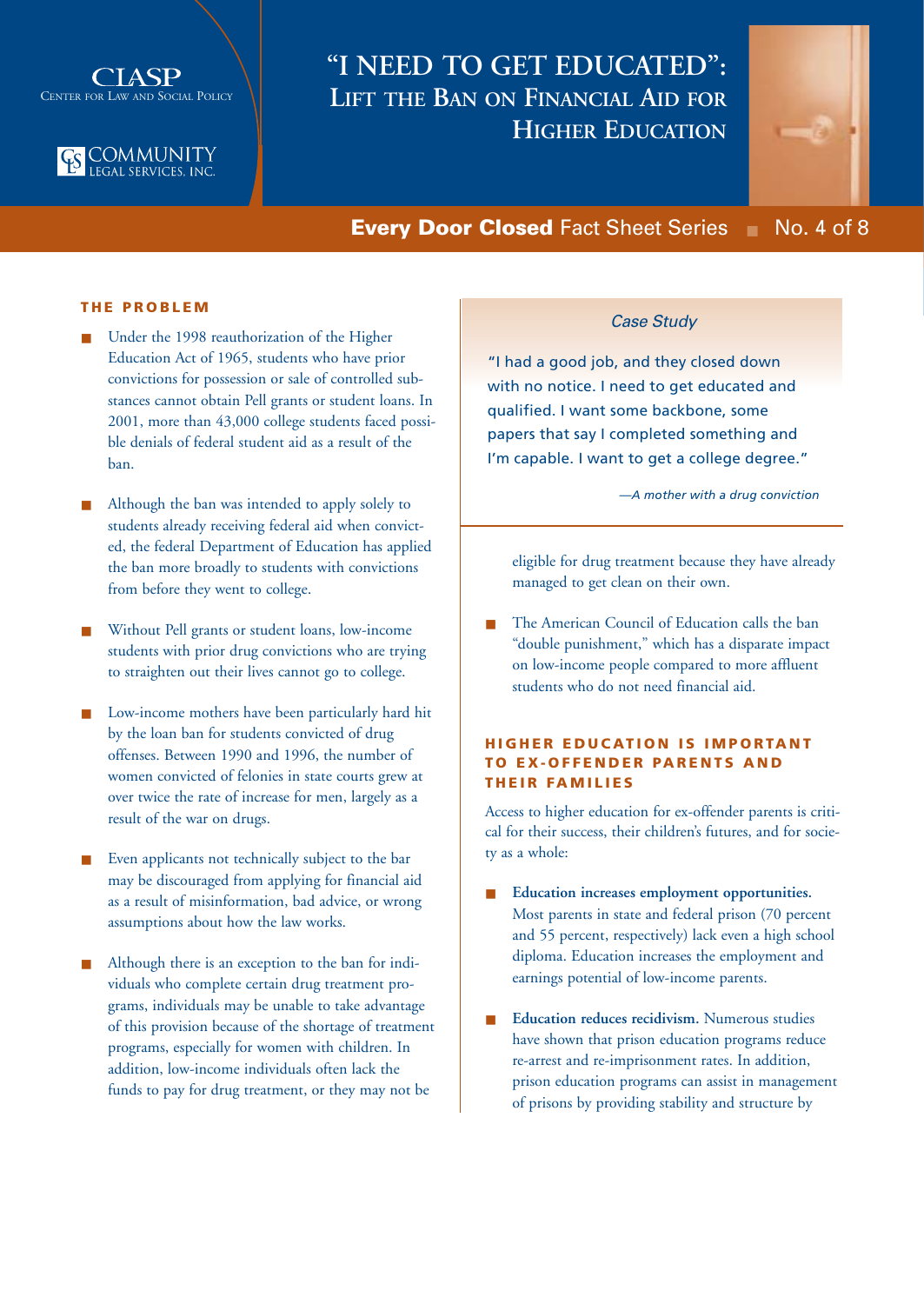reducing the need for supervision. Unfortunately, many jurisdictions cut prison education programs in the 1990s, making access to education for exoffenders even more important.

Education helps parents set positive examples for **their children.** Parents with drug convictions who pursue higher education not only create better lives for themselves, but they model positive values and behavior for their children.

#### **THE SOLUTION**

- Repeal the ban on student financial aid. If we want ex-offender parents to reintegrate fully into their communities, to find sustainable employment, and to care for and encourage the education of their children, then it is counter-productive to block their efforts to further their own educations. Congress should repeal or clarify the ban, or the Department of Education should revise its overly strict interpretation.
- Colleges and universities should provide outreach and assistance to ensure that parents with criminal records are not discouraged from applying for aid and attending school.

## *Terms of Bans on Financial Aid for Drug Convictions*

**Possession Ineligibility Convictions Period** First offense **One year** Second offense Two years Third offense Third offense

**Sale Ineligibility Convictions Period** First offense Two years Second offense **Indefinite** 

permanent

permanent

This fact sheet is based on "Student Loans and Criminal Records: Parents with Past Drug Convictions Lose Access to Higher Education" by Irv Ackelsberg and Amy E. Hirsch in *Every Door Closed: Barriers Facing Parents With Criminal Records* by Amy E. Hirsch, Sharon M. Dietrich, Rue Landau, Peter D. Schneider, Irv Ackelsberg, Judith Bernstein-Baker, and Joseph Hohenstein. Jointly published by the Center for Law and Social Policy and Community Legal Services, Inc., of Philadelphia, *Every Door Closed* and this series of fact sheets have been made possible by grants from the Charles Stewart Mott Foundation.

## **"I NEED TO GET EDUCATED": LIFT THE BAN ON FINANCIAL AID FOR HIGHER EDUCATION**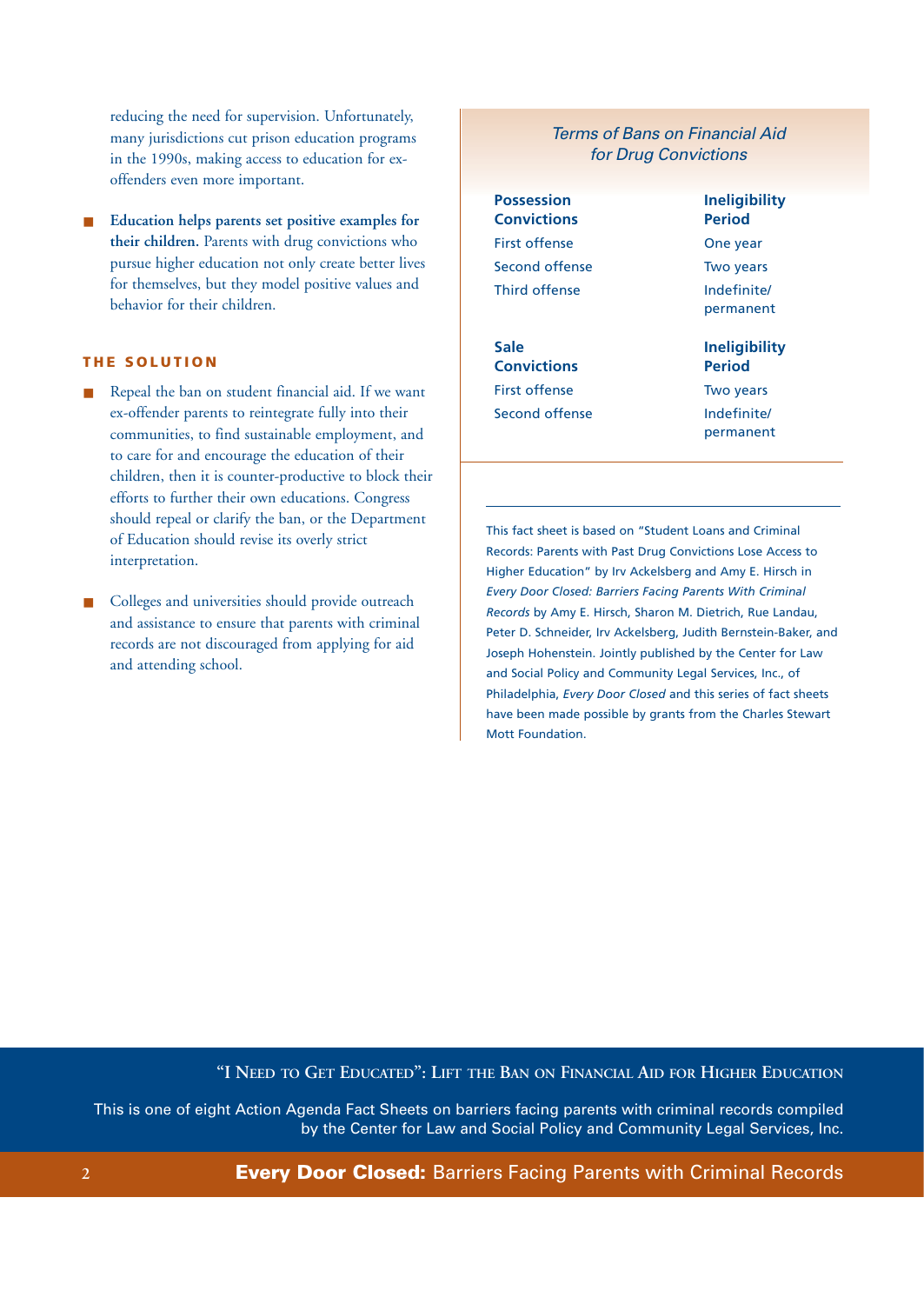



## **A CRITICAL BRIDGE TO SUCCESS: MAKING PUBLIC BENEFITS ACCESSIBLE TO PARENTS WITH CRIMINAL RECORDS**



## **Every Door Closed** Fact Sheet Series ■ No. 5 of 8

#### **THE PROBLEM**

- Federal and state law and policy often prevent parents with criminal records from accessing needed public benefits.
- Parents who are denied Temporary Assistance for Needy Families (TANF) or Food Stamps also lose access to a wide range of employment-related services.
- Parents who are re-entering the community after incarceration often need public benefits in order to reunify their families, pay rent, and buy food, clothing, and other necessities.
- Some parents with criminal records need assistance because they have disabilities that prevent them from working. Others can work but need assistance until they can find a job.
- Welfare benefits are a lifeline for women trying to escape domestic violence. Many women have criminal records as a result of drug use, which they began as children when they were being physically or sexually abused.
- Losing public benefits can create a vicious cycle, making it harder for parents with criminal records to stay clean and sober, avoid abusive relationships, take care of their children, and resist engaging in criminal activity.

## **BARRIERS TO ACCESSING PUBLIC BENEFITS**

The 1996 federal welfare reform law imposed a lifetime ban on TANF and Food Stamp benefits for people with felony drug convictions for conduct after August 22, 1996—regardless of their circum-

## *Case Study*

Upon release from prison, a mother with drug convictions could only find a part-time job at a grocery store and was living in a rented room. Her two young children lived with their grandmother, since the mother could not afford to raise them. Her story:

"I collapsed at work, and was taken to the hospital. After I was in the hospital I learned that I could get welfare benefits and subsidized housing, which made it possible for me to survive and get my children back. Having my children back kept me strong and kept me from relapsing. Now I own a home and I have a steady job. I'm active in the PTA....My husband and I are raising five children. Our kids are all doing well in school....Being able to get welfare when I needed it made it possible for me to change my life.

If the same thing had happened to me now, instead of 10 years ago, I wouldn't be able to get those benefits. I don't know where I would be today if I hadn't gotten welfare when I needed it."

stances or subsequent efforts at rehabilitation unless their state affirmatively passes legislation to opt out of the ban. Although 31 states have modified or eliminated the ban, it remains in effect in much of the country.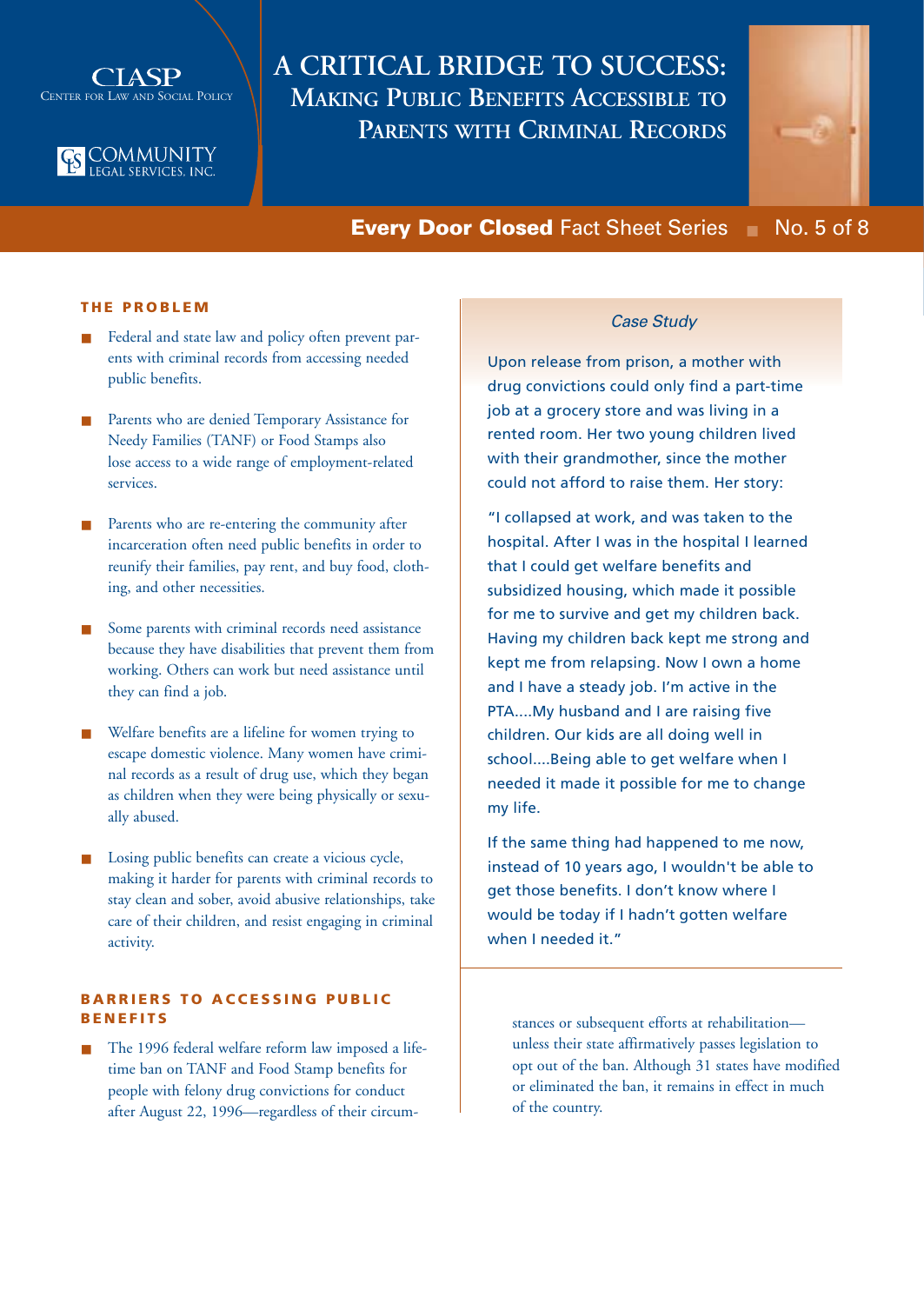- Parents with certain kinds of ongoing problems with the criminal justice system (outstanding felony bench warrants or in violation of probation or parole) are ineligible for Food Stamps, Supplemental Security Income (SSI), or TANF until those problems are resolved.
- Caseworker confusion and stringent "verification" requirements result in parents wrongly being denied benefits because of their criminal records.
- Parents with criminal records may have particular difficulty complying with TANF and Food Stamp work requirements. Court-ordered probation or parole requirements may directly conflict with welfare department rules concerning work, child support, or verification.

## **THE SOLUTION**

Allow individuals with criminal records (other than for public assistance fraud) to receive public benefits if they are otherwise eligible. Many members of the law enforcement community see lifting the lifetime ban as an anti-crime measure.

- Allow pre-employment activities, including alcohol and drug treatment and mental health treatment, to count as work activities under TANF.
- Develop programs to process public benefits *rapidly* for eligible individuals who are leaving prisons or jails, so that they can more appropriately re-enter the community and lessen their chances of a revolvingdoor return to jail.
- Create targeted welfare-to-work programs that address the needs of parents with criminal records, recognizing that they must meet often conflicting requirements of the welfare, child welfare, and probation systems.

This fact sheet is adapted from "Parents with Criminal Records and Public Benefits: 'Welfare Helps Us Stay in Touch with Society'" by Amy E. Hirsch in *Every Door Closed: Barriers Facing Parents With Criminal Records* by Amy E. Hirsch, Sharon M. Dietrich, Rue Landau, Peter D. Schneider, Irv Ackelsberg, Judith Bernstein-Baker, and Joseph Hohenstein. Jointly published by the Center for Law and Social Policy and Community Legal Services, Inc., of Philadelphia, *Every Door Closed* and this series of fact sheets have been made possible by grants from the Charles Stewart Mott Foundation.

**A CRITICAL BRIDGE TO SUCCESS: MAKING PUBLIC BENEFITS ACCESSIBLE TO PARENTS WITH CRIMINAL RECORDS**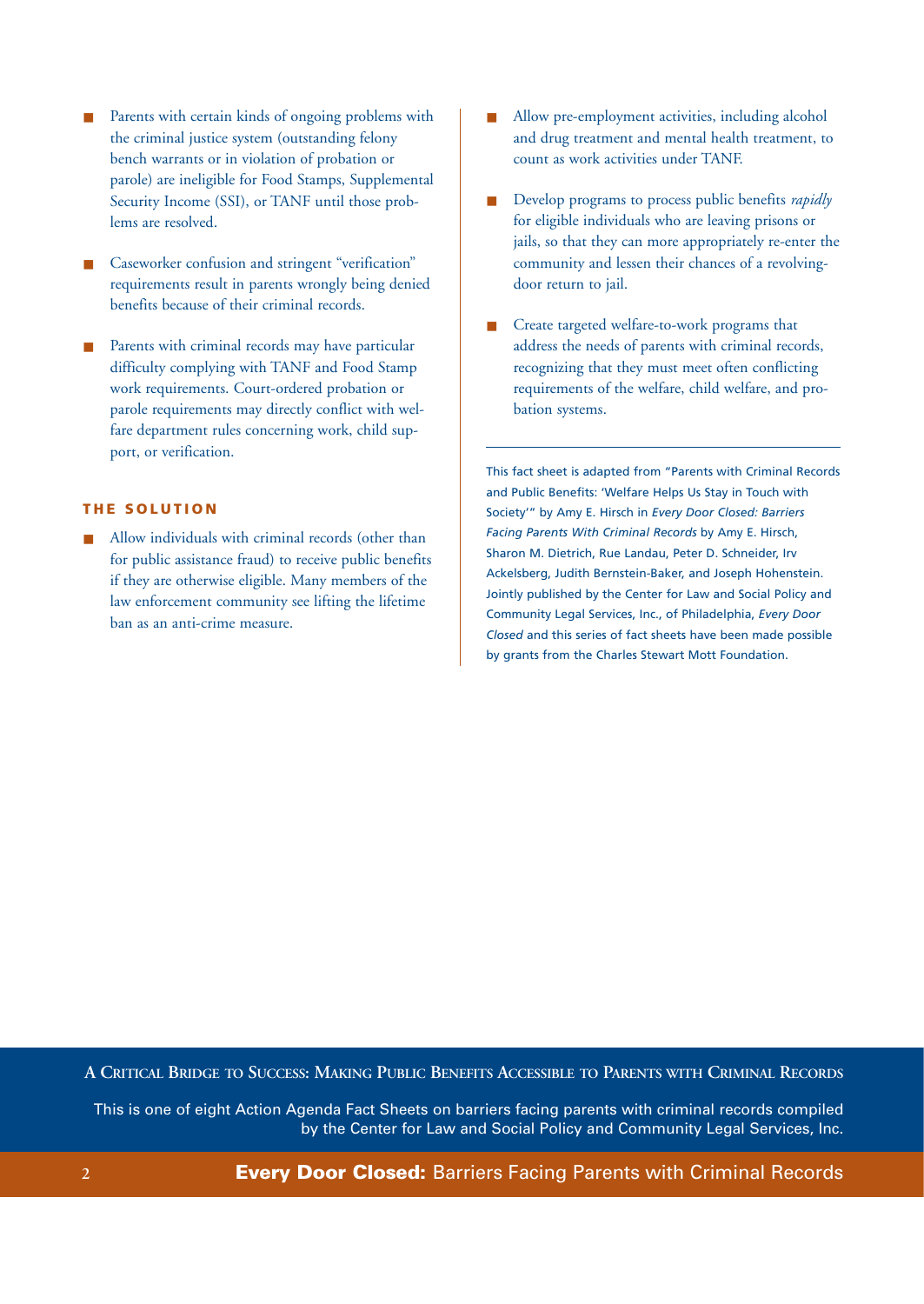



## **DRIVEN UNDERGROUND: EX-OFFENDERS STRUGGLE WITH CHILD SUPPORT OBLIGATIONS**



## **Every Door Closed** Fact Sheet Series ■ No. 6 of 8

### **THE PROBLEM**

- Unrealistically high child support orders discourage ex-offenders from finding a regular job, pushing them to find employment in the underground economy and undermining their reintegration into society.
- In many states, most child support debt is owed to the government, not to families. When ex-offenders pay child support, the support is often kept by the state to reimburse public assistance costs (including foster care and Medicaid birth-related costs) and does not benefit their children. When child support is kept by the state and not passed through to their children, parents are less motivated to pay support and more likely to enter the underground economy to avoid enforcement.
- When parents go to prison, their child support orders are not automatically suspended or reduced in most states. In some states, incarceration is considered "voluntary unemployment," which does not justify reduction. Debt mounts, often building to thousands of dollars in arrears that low-wage ex-offenders will never be able to pay off.
- When ex-offenders can re-establish ties with their children, they are more likely to successfully reintegrate into society. However, overwhelming child support debt can create an additional barrier to family reunification.

## **THE SOLUTION: SET REALISTIC OBLIGATIONS AND PAY THE SUPPORT DIRECTLY TO FAMILIES**

The following proposals would result in more realistic child support obligations and would make steady employment, regular child support payments, improved

## *Case Study*

A 23-year-old father of three children has been released from prison with child support debt piling up. He wants to get a regular job, but a former associate approaches him about getting back into drug-dealing. He wants to do the right thing—but feels too much financial pressure to resist.\*

parent-child relationships, and family reunification more likely for ex-offenders:

## **Federal Action:**

- Pass legislation to allow states to pass through all child support to families.
- Prohibit states from adding Medicaid birth-related costs to support orders.
- Increase funding for multi-service programs and child support services for ex-offenders.
- Develop model policies for the management of state arrears.
- Develop model practices for setting child support orders.

### **State or Local Action:**

- Set realistic support orders, and encourage regular payments to help both parents support their children.
- Pass through all support payments to families.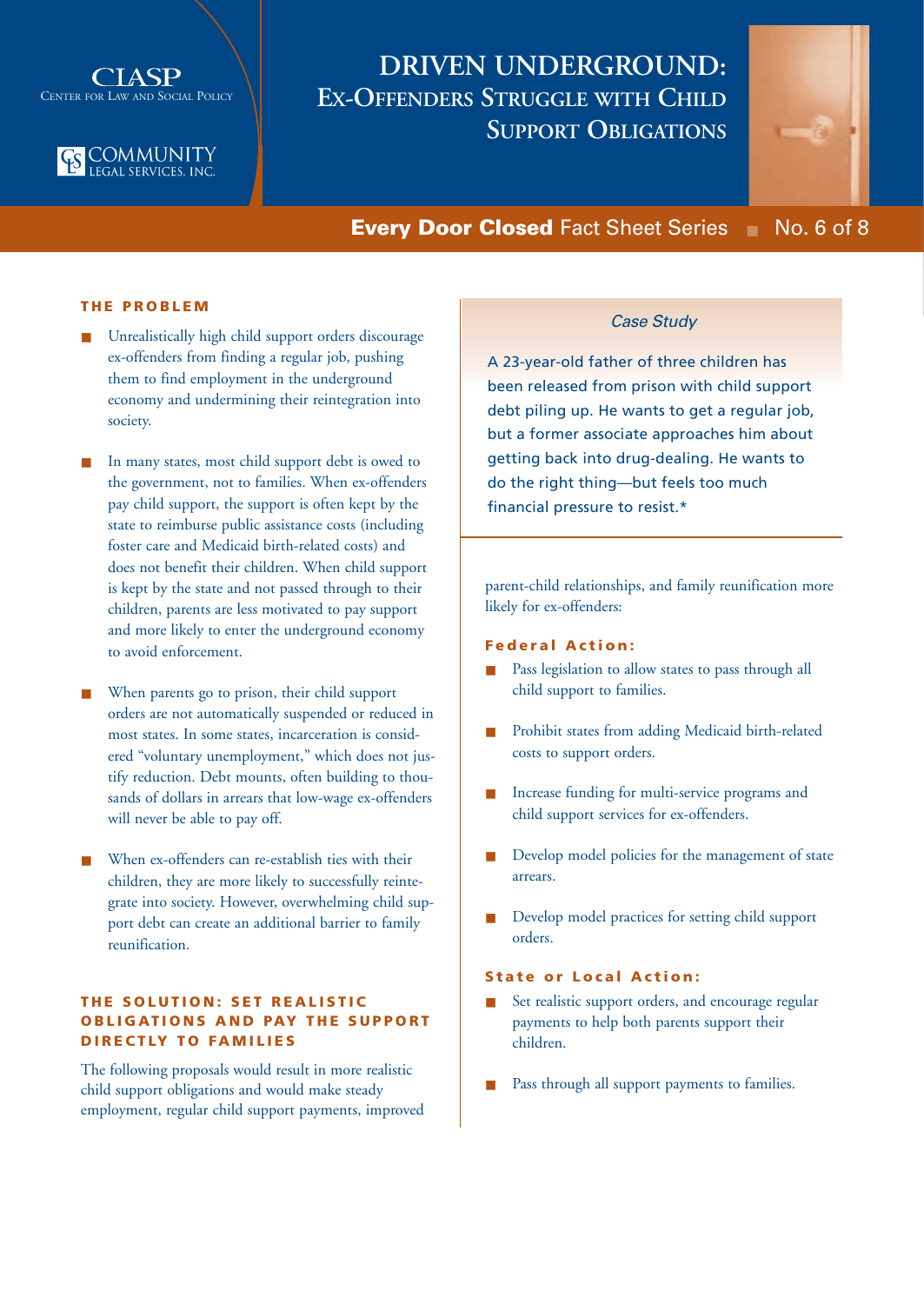- Create more parent-friendly child support establishment processes, including telephone hearings for incarcerated parents.
- Implement easy procedures for correcting and modifying child support orders.
- Automatically suspend child support obligations or set orders at zero during incarceration. Provide information and services to parents and their families during prison intake and upon release.
- Implement arrears management policies, and suspend or waive state-owed arrears when parents resume living with their children.
- Strengthen the coordination between state child support, corrections, and employment and training systems, and fund child support services in programs that work with incarcerated and released parents.

This fact sheet was prepared by Vicki Turetsky, as part of a series adapted from *Every Door Closed: Barriers Facing Parents With Criminal Records* by Amy E. Hirsch, Sharon M. Dietrich, Rue Landau, Peter D. Schneider, Irv Ackelsberg, Judith Bernstein-Baker, and Joseph Hohenstein. Jointly published by the Center for Law and Social Policy and Community Legal Services, Inc., of Philadelphia, *Every Door Closed* and this series of fact sheets have been made possible by grants from the Charles Stewart Mott Foundation.

## *Why are many child support orders too high?*

Incarceration may prevent parents from participating in the legal processes establishing legal paternity and support obligations.

State guidelines often fail to reserve income to pay for the subsistence needs of nonresident parents.

State guidelines often fail to account adequately for multiple families and orders.

Orders set in default hearings are often based on "imputed income"—assumed income from full-time, year-around jobs.

Support orders often include "add-ons" interest, fees, genetic test costs, and birthrelated Medicaid charges.

Support orders often include "retroactive support" debt going back to the child's birth.

\* Pate, D. (2002). "An Ethnographic Inquiry into the Life Experiences of African American Fathers with Children on W-2." In D. Meyer & M. Cancian (Eds.), *W-2 Child Support Demonstration Evaluation, Report on Nonexperimental Analyses, Fathers of Children in W-2 Families, Vol. II*. Madison, WI: Institute for Research on Poverty, p. 61.

**DRIVEN UNDERGROUND: EX-OFFENDERS STRUGGLE WITH CHILD SUPPORT OBLIGATIONS**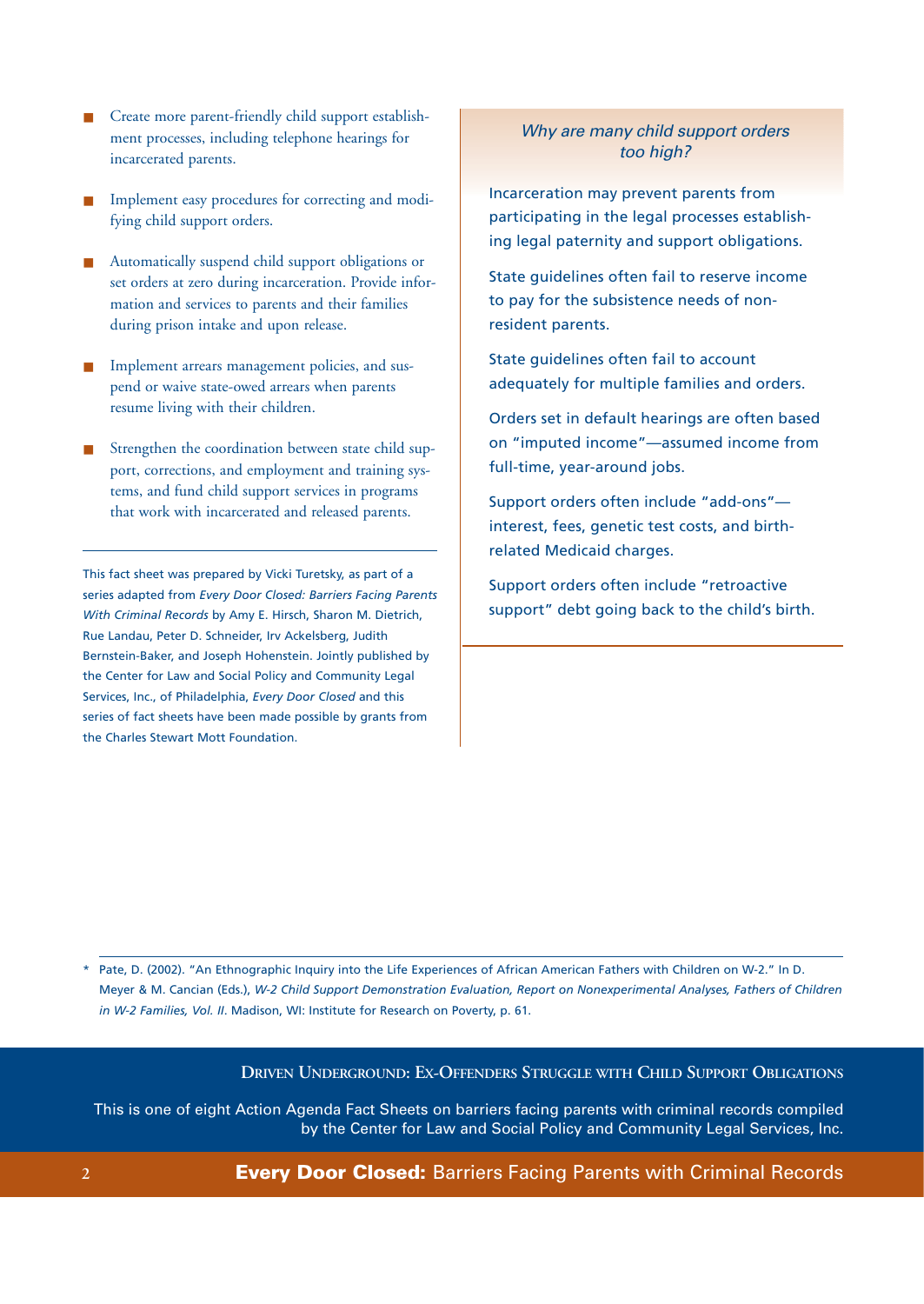

# **ES COMMUNITY**<br>LEGAL SERVICES, INC.

## **KEEPING FAMILIES CONNECTED: HELPING INCARCERATED PARENTS STAY INVOLVED WITH THEIR CHILDREN**



**Every Door Closed** Fact Sheet Series ■ No. 7 of 8

## **THE PROBLEM**

- Any parent who goes to prison, even for a short time, faces the grave risk of losing his or her children forever. Many parents will leave jail having served their time but facing a far worse sentence: loss of all rights as parents and all contact with their children.
- Conviction of a crime does not mean that a parent cannot continue a loving, committed relationship with his or her child. As one court has noted, "While 'use a gun, go to prison' may well be an appropriate legal maxim, 'go to prison, lose your child' is not."\*
- In many states, parental rights are terminated based on parents' convictions for crimes not directly related to their ability to care for their children, without a case-by-case consideration of individual circumstances.
- A large percentage of incarcerated parents (especially incarcerated mothers) live with their children before going to prison. Over 85 percent of incarcerated mothers plan to reunite with their children after their release. Yet they may lose all parental rights either while they are incarcerated or shortly after release, despite their best efforts to maintain contact with their children.
- Dissolution of a family affects children as well as parents. Many children in foster care, especially older children, value their relationships with their parents and want the relationships to be sustained wherever possible.
- Courts and child welfare agencies often require parents to attend drug treatment programs or parenting skills classes. However, both often have long waiting lists or are completely unavailable to prisoners.

## *Case Study*

Five-year-old Michael returned home to his parents after a year and a half in foster care. Initially, the child welfare agency suggested that Michael might never be returned because his father, William, had an unrelated, nonviolent conviction that predated Michael's birth. William was not alleged to have been responsible for Michael's injuries and was recognized for his devotion to his son and for his wholehearted cooperation with the child welfare agency. Although this family was ultimately reunited, the unnecessarily prolonged separation and risk of permanent separation was very hard on Michael and both of his parents.

## **THE SOLUTION: STRENGTHENING FAMILIES**

The desire of parents to reunite with their children is often the key motivation for helping them turn their lives around. Laws and policies must change to allow incarcerated parents to maintain ties to their children, so that their children will not forever lose the opportunity to have loving relationships with their parents.

#### **State or Local Action:**

- States and local child welfare agencies should actively encourage kinship care placements when appropriate. Placement with relatives is one important way to preserve children's ties with incarcerated parents.
- States should encourage continued involvement by incarcerated parents by: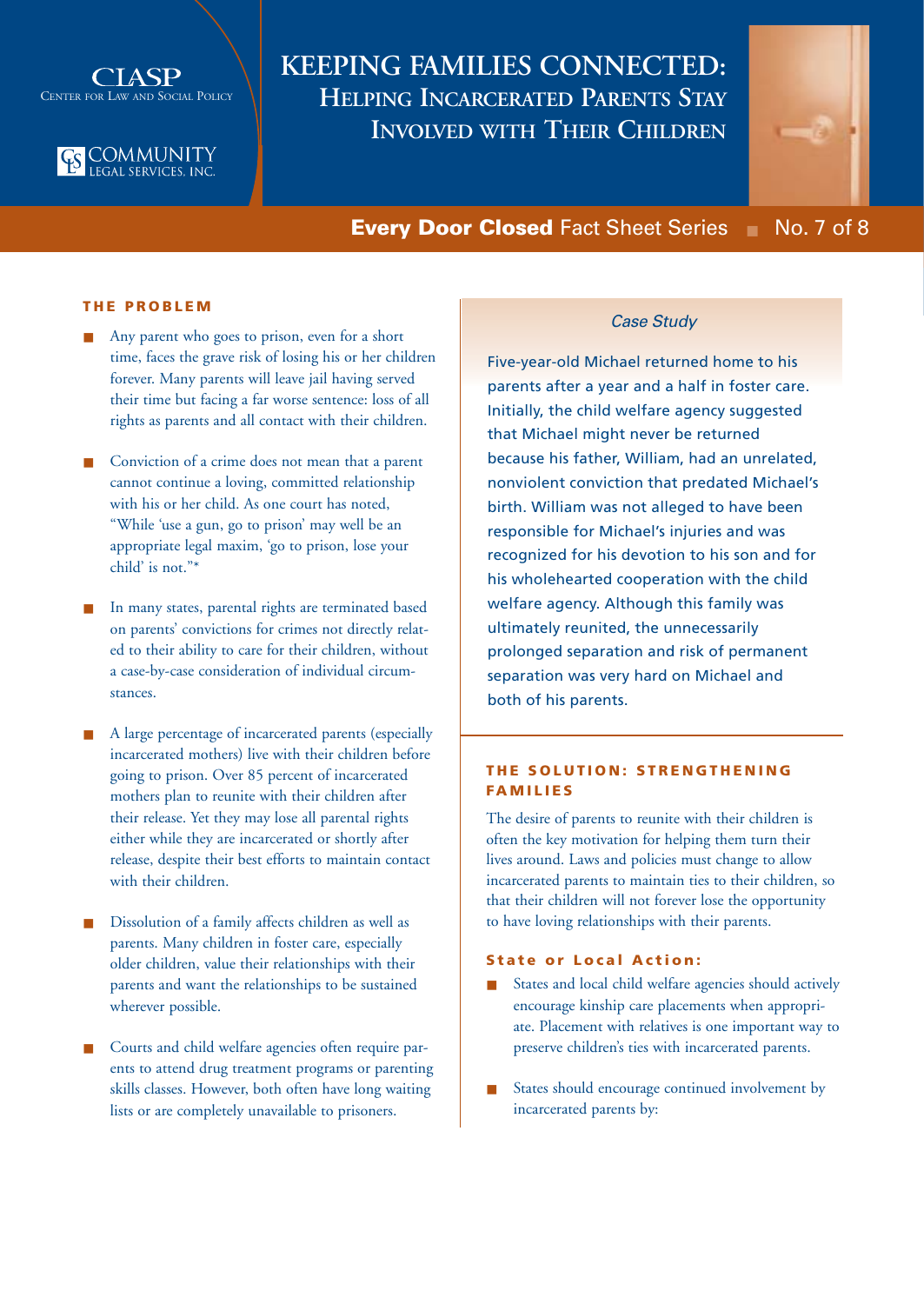- ❑ ensuring that child welfare authorities remain in touch with incarcerated parents and that parents have the opportunity to participate in child welfare court proceedings and case service planning for their children and have court-appointed counsel in child welfare cases;
- ❑ requiring that child welfare agencies accept collect calls from incarcerated parents and, in appropriate instances, arrange for pre-paid calls from parents to children in foster care;
- ❑ factoring in the ability to maintain parent-child contact when making prison placements;
- ❑ facilitating visitation between children and incarcerated parents, including helping parents telephone and write letters and send audiotapes to their children and providing toys, games, and children's books in prison visiting rooms;
- ❑ implementing in-prison programs to foster continued contact between parents and children; and
- ❑ offering appropriate reunification services to incarcerated parents, including parenting and life skills programs, individual and group therapy, family therapy in conjunction with visits, drug and alcohol treatment, and literacy, GED, and other educational and vocational programs.
- States should avoid overly broad termination statutes:
	- ❑ Parental rights should not be terminated as the result of convictions for crimes not directly related to the parents' ability to care for their children.
	- ❑ Ensure an opportunity for case-by-case consideration of individual circumstances.
- Courts must apply the time frames and exceptions in the Adoption and Safe Families Act flexibly where parental rights termination does not serve the best interests of the child.

This fact sheet is adapted from "Criminal Convictions, Incarceration, and Child Welfare: Ex-Offenders Lose Their Children" by Peter D. Schneider in *Every Door Closed: Barriers Facing Parents With Criminal Records* by Amy E. Hirsch, Sharon M. Dietrich, Rue Landau, Peter D. Schneider, Irv Ackelsberg, Judith Bernstein-Baker, and Joseph Hohenstein. Jointly published by the Center for Law and Social Policy and Community Legal Services, Inc., of Philadelphia, *Every Door Closed* and this series of fact sheets have been made possible by grants from the Charles Stewart Mott Foundation.

\* In re Brittany S., 17 Cal. App. 4th 1399, 1402 (Cal. Ct. App. 1993), rev. den. 1993 Cal. LEXIS 6444 (1993).

**KEEPING FAMILIES CONNECTED: HELPING INCARCERATED PARENTS STAY INVOLVED WITH THEIR CHILDREN**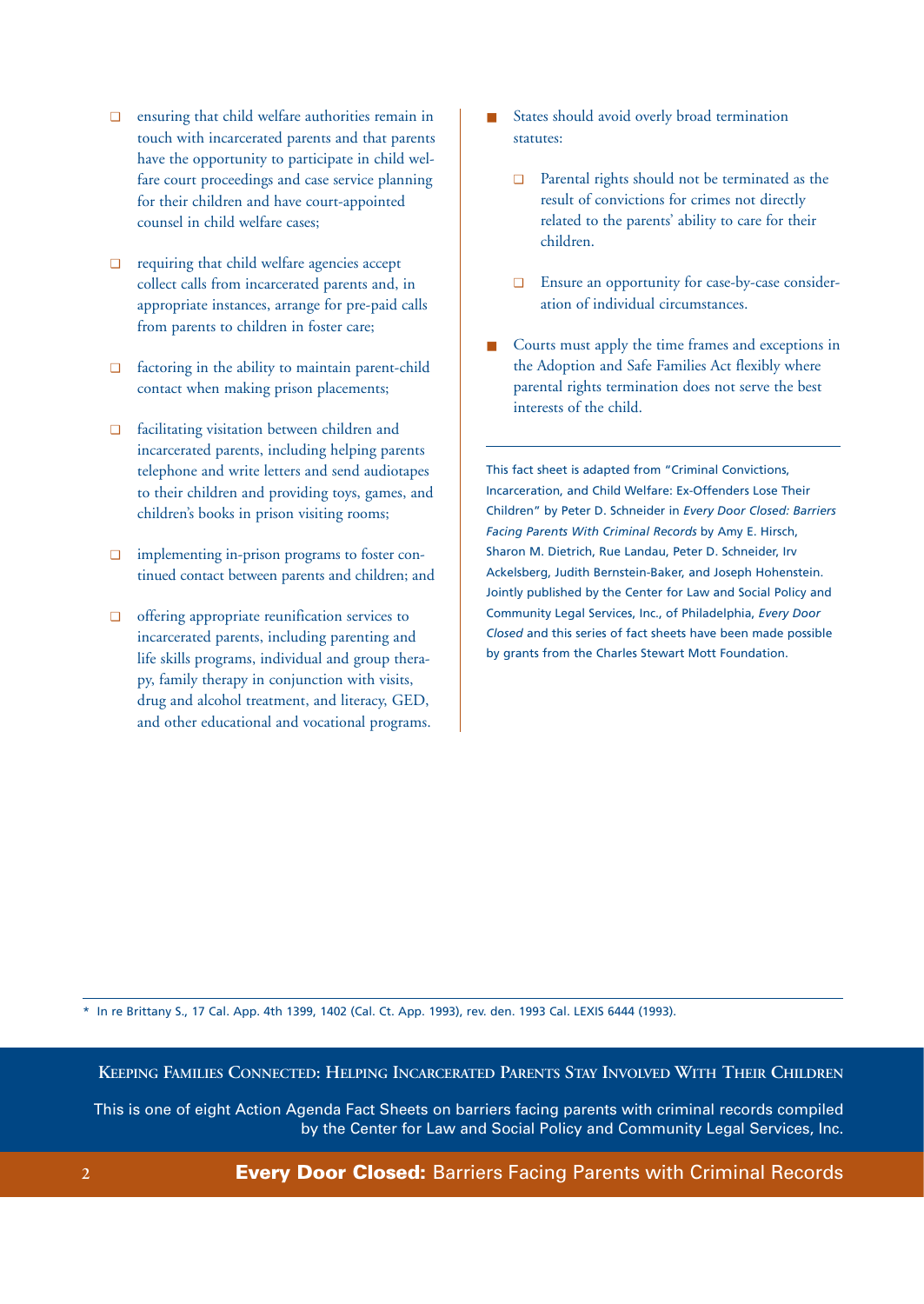



## **DIVIDED FAMILIES: IMMIGRATION CONSEQUENCES OF CONTACT WITH THE CRIMINAL JUSTICE SYSTEM**



**Every Door Closed** Fact Sheet Series ■ No. 8 of 8

## **THE PROBLEM**

- The intersection of immigration law and criminal law leaves many citizen children facing the loss of their parents through deportation.
- An increasing list of more than 50 different crimes can now trigger deportation, including crimes that are considered misdemeanors under state law. For those immigrants with families, including citizen children, the separation means family dissolution, economic hardship, and trauma.
- "Mixed status" families—those with citizen children and non-citizen parents—represent nine percent of all American families with children.
- Immigrant parents become entangled in the criminal justice/immigration systems in a number of ways. An immigrant who is applying for lawful permanent residence or citizenship could be detained and/or placed in deportation proceedings if the application or fingerprint check reveals a criminal history based on an old conviction record that can now be considered grounds for removal, even though he or she completed a criminal sentence.
- Similarly, a lawful permanent resident may legally leave the country to visit relatives and, upon return, be apprehended by customs or immigration officials for crimes from the past, long after serving time.
- Alternatively, an immigrant may run afoul of the system beginning with a law enforcement encounter. If prior criminal history or undocumented status appears in the course of a law enforcement background check, then the person could be detained and/or placed in deportation proceedings.

### *Case Studies*

C.T., born in Cambodia, is a parent, married with a child. He is a responsible worker and a good father. In his youth, he was involved in a robbery. Several years ago, he sought assistance in applying for citizenship. C.T. is not currently being sought by immigration officials. However, upon advice, he abandoned his application for citizenship because it could trigger deportation. C.T. and his family live under the cloud that they may be separated through deportation or indefinite detention, as a result of his old criminal record from his youthful mistake.

\* \* \*

"How can I have a future without my father?"

> *—A Pennsylvania boy threatened with the deportation of his father.\**

As a result of these policies, immigrant victims of crime fear deportation if they seek help from the police. Even upstanding members of immigrant communities express fear and the desire to avoid authorities in this climate. Studies suggest that fear of deportation or other immigration-related consequences may also deter immigrant parents from applying for Medicaid or Children's Health Insurance Programs for their citizen children, resulting in uninsured rates double those of children whose